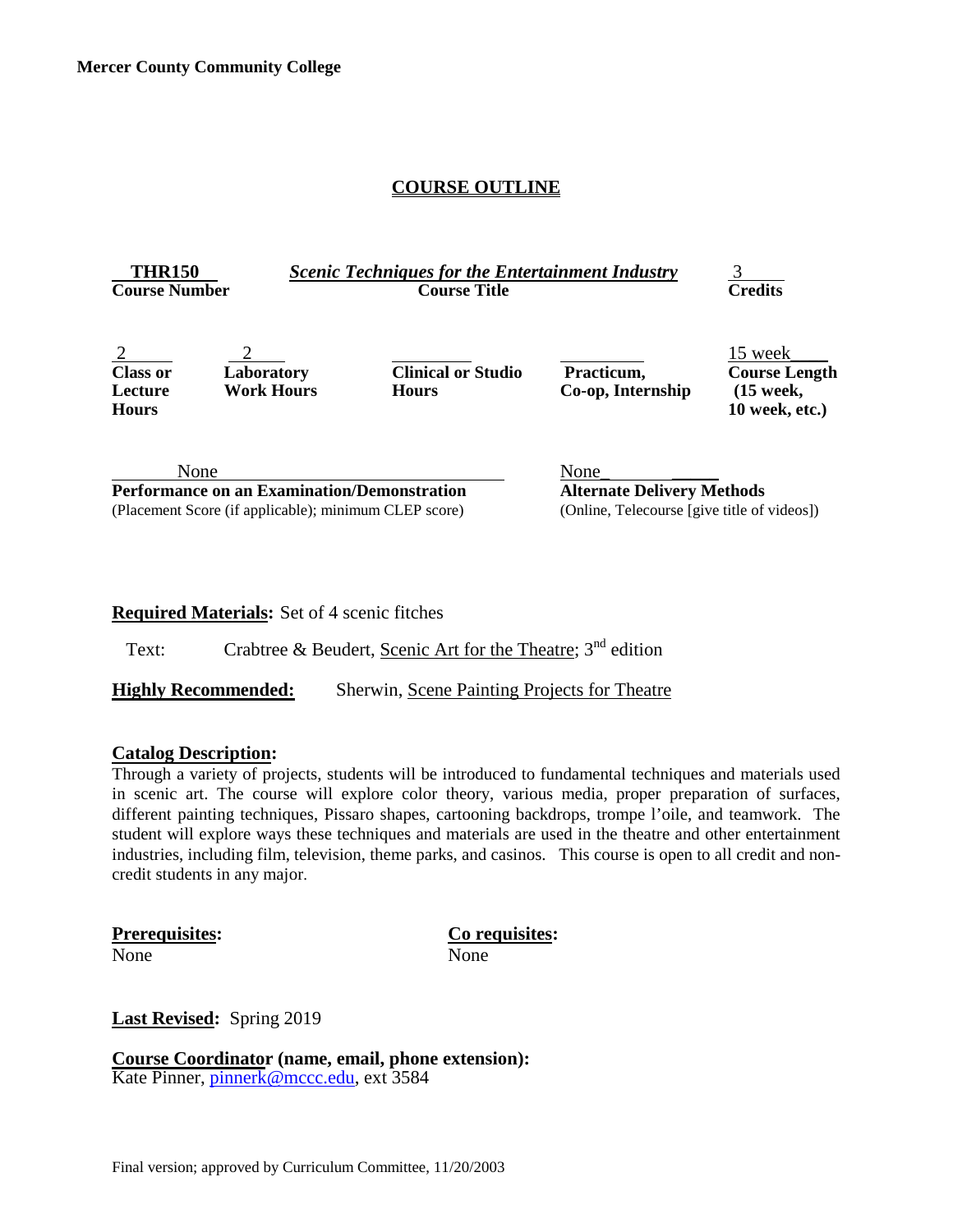# **Available Resources:**

[www.smooth-on.com](http://www.smooth-on.com/) [www.rosco.com](http://www.rosco.com/)

(Identify library resources relevant to the course, including books, videos, journals, electronic databases, and recommended websites.)

## **Learning Center Resources:** NONE

**Course Goals.** List 5-8 overall goals for your course. Course-wide goals (or competencies) are statements that describe the specific, measurable knowledge, skills, and values that the student is expected to exhibit after completion of the course.

## *The student will be able to:*

- Understand basic color theory.
- Understand basic paint composition, and how to mix paint colors.
- Prepare the surface of a backdrop, flat, scenery or prop for painting.
- **Transfer a design to canvas or muslin.**
- Create a trompe l'oile design.
- Carve and texturize a basic scenic piece.
- Cast a scenic prop or do a life-casting.
- Differentiate various materials, know their properties, and use them safely.
- Read and understand the MSDS's for scenic materials.
- Understand the different needs of scenic elements for stage, film, television, theme parks, casinos, etc.
- Discuss the job opportunities available in various fields for scenic artists.

**General Education Objectives.** If the course is submitted for Gen Ed approval, the Gen Ed objectives must be listed separately from the course objectives. (Consult the Gen Ed Policy for Gen Ed goals and objectives – e.g., Communication skills, Problem-solving and Critical Thinking, Information Literacy skills, etc.)

#### *The student will be able to:*

- -
- •
- •

**Evaluation of Student Learning.** Describe general guidelines for examinations, required work, course work, assignments, and tests. Explain how assignments evaluate student achievement of course objectives. Multiple measures (quizzes, tests, essays, projects, portfolios, practicum, etc.) are the most effective way to evaluate student learning.

Students' achievement of the course objectives will be evaluated through the use of the following tools:

- Quizzes to see that the student understands the material and to be used by the student as a study guide for the test.
- Active participation in class.
- 5 completed individual painting projects and 1 team painting project.
- 4 completed 3-dimensional projects.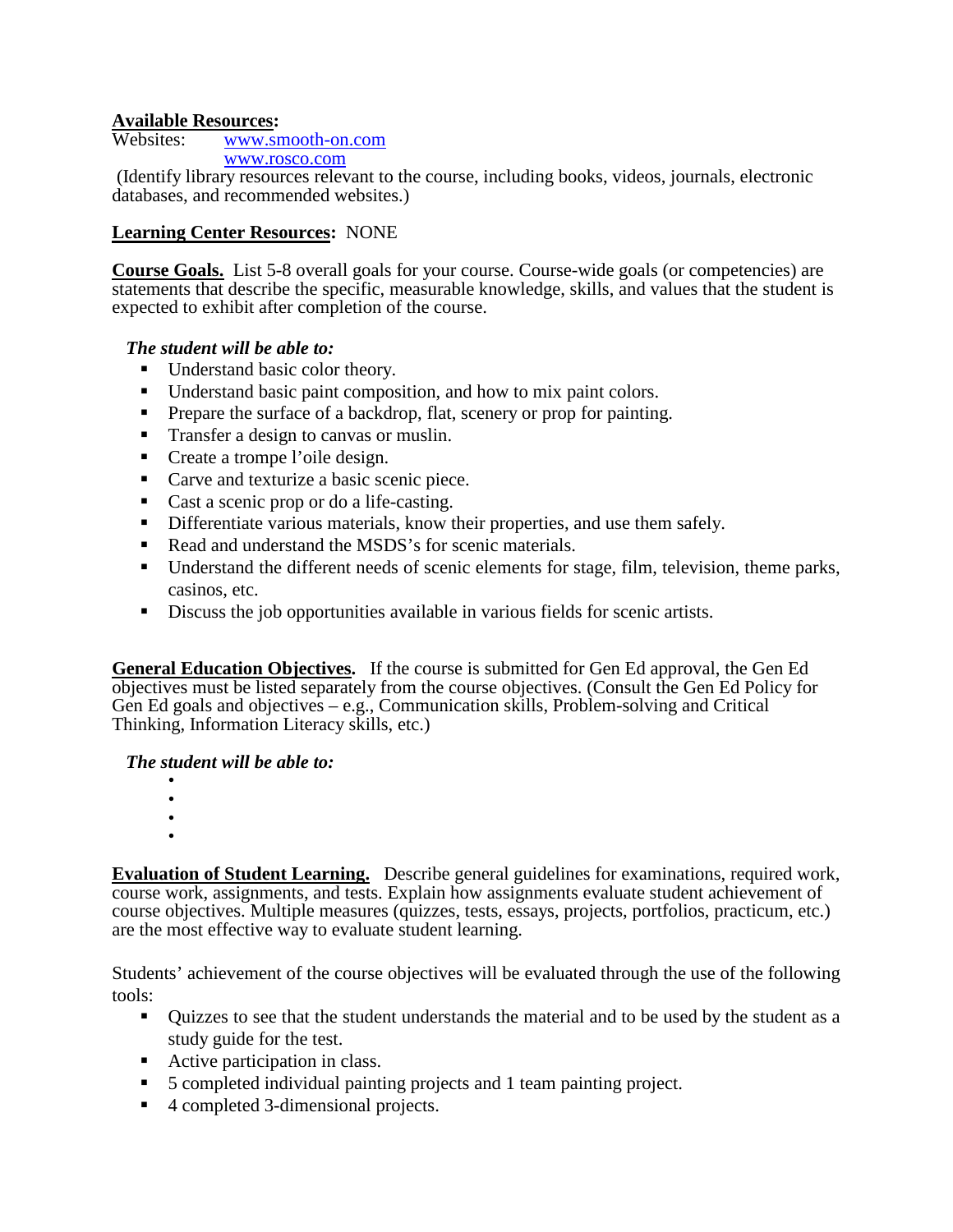- 1 test assessing students' comprehension of reading material. (Non-credit students need not take the test.)
- Hands-on demonstrations of proper handling of tools, equipment, special techniques.

| <b>Evaluation Tools</b>    | <b>Percentage</b><br><b>Of Grade</b> |
|----------------------------|--------------------------------------|
| <b>Quizzes</b>             | 5%                                   |
| <b>Class Participation</b> | 35%                                  |
| Completed projects         | 50%                                  |
| <b>Tests</b>               | 10%                                  |
|                            |                                      |

**Units of Study in Detail**. List the units of study. Units of study are not chapter titles, but should be seen as independent of the textbook selected. For each unit, identify specific learning objectives. These unit learning objectives should stem from the overall course objectives and Gen Ed objectives (where applicable). Learning objectives should state what the students will know, be able to do, and/or value at the end of the unit. Learning objectives should focus on what the students will learn (rather than what the instructor will teach) and should include verbs (explain…, demonstrate…, identify…) that reflect all levels of Bloom's taxonomy\*.

\*Bloom levels (listed from lower- to higher-order thinking skills):

- **Knowledge** (question cues: list, define, describe, identify, state, name, who, when, where)
- **Comprehension** (question cues: summarize, describe, interpret, contrast, predict, distinguish, discuss, paraphrase)
- **Application** (question cues: calculate, complete, illustrate, examine, classify, discover, solve, use)
- **Analysis** (question cues: analyze order, connect, arrange, compare, contrast, explain, infer, categorize, discuss)
- **Synthesis** (question cues: combine, integrate, create, design, hypothesize, develop, formulate, rewrite)
- **Evaluation** (question cues: judge, assess, convince, support, justify, rank, recommend, choose, criticize)

## **Unit I: Color Theory, Paint and Brush and Tools of the Trade Basics**

The student will be able to:

- Discuss color theory, terminology, and psychological meanings of color.
- Describe the color wheel and color model; mix and complete a color wheel.
- Discuss scenic paints, their composition and compatibilities; dyes; finishes; stains.
- Analyze safety hazards associated with various materials and techniques, and ways to implement safeguards.
- Describe the anatomy of a brush and how to care for it.
- Compare and contrast different tools for creating effects.